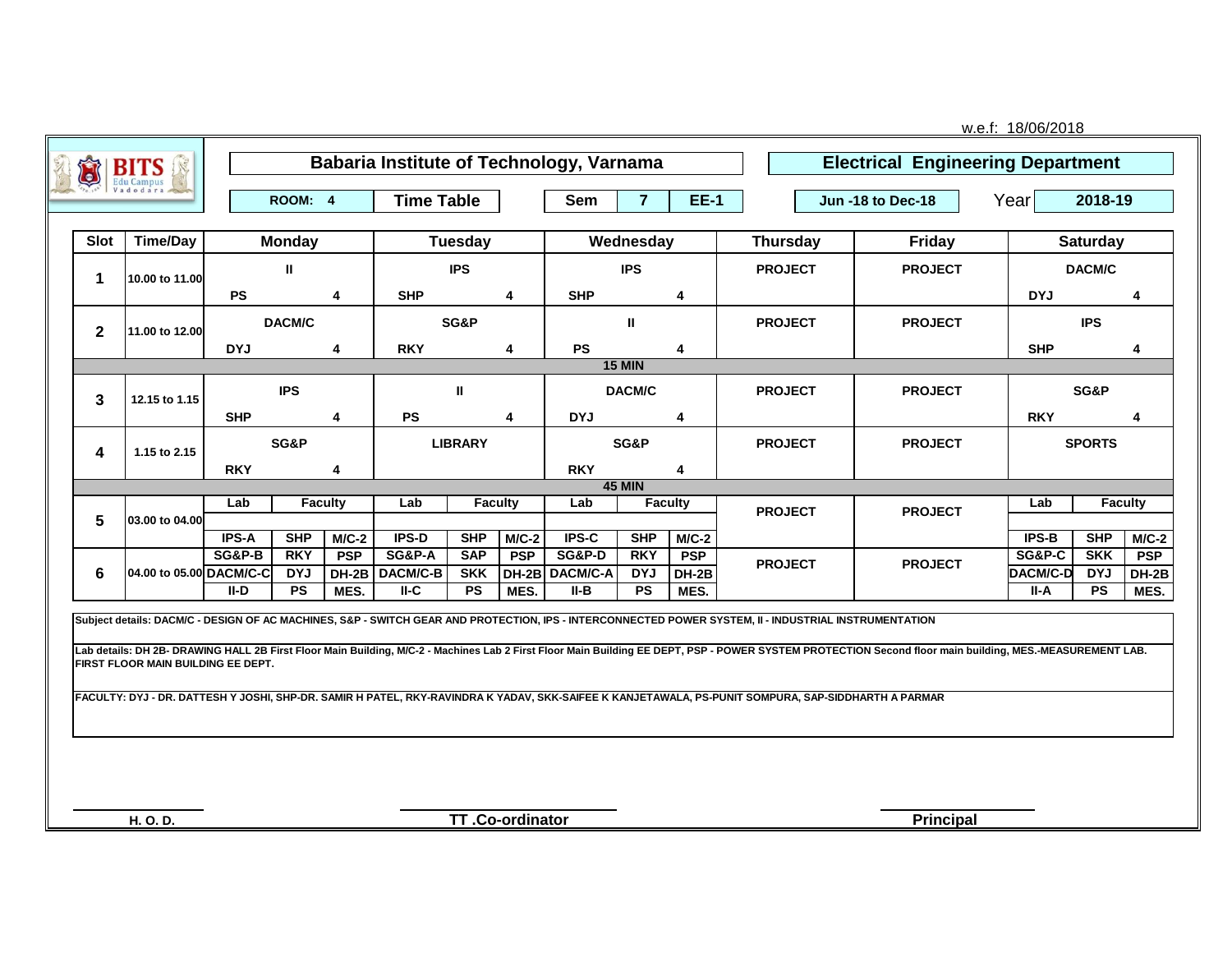| J            | <b>BITS</b>                                                                                                                                           |            |                          |                | Babaria Institute of Technology, Varnama |                          |            |                                     |                         |                |                          |                          |                            | <b>Electrical Engineering Department</b>                                                                                                                                                                   |                |                 |
|--------------|-------------------------------------------------------------------------------------------------------------------------------------------------------|------------|--------------------------|----------------|------------------------------------------|--------------------------|------------|-------------------------------------|-------------------------|----------------|--------------------------|--------------------------|----------------------------|------------------------------------------------------------------------------------------------------------------------------------------------------------------------------------------------------------|----------------|-----------------|
|              |                                                                                                                                                       |            | ROOM: 3, 4               |                | <b>Time Table</b>                        |                          |            | <b>Sem</b>                          | $\overline{7}$          | <b>EE-2</b>    |                          |                          |                            | <b>Jun -18 to Dec-18</b>                                                                                                                                                                                   | Year           | 2018-19         |
| Slot         | <b>Time/Day</b>                                                                                                                                       |            | <b>Monday</b>            |                |                                          | <b>Tuesday</b>           |            |                                     | Wednesday               |                |                          | <b>Thursday</b>          |                            | <b>Friday</b>                                                                                                                                                                                              |                | <b>Saturday</b> |
| 1            | 10.00 to 11.00                                                                                                                                        |            | Ш                        |                | DACM/C                                   |                          |            | DACM/C                              |                         |                |                          | DACM/C                   |                            | <b>PROJECT</b>                                                                                                                                                                                             |                | <b>PROJECT</b>  |
|              |                                                                                                                                                       | <b>DJP</b> |                          | $\mathbf{3}$   | <b>DYJ</b><br>3                          |                          |            | <b>DYJ</b>                          |                         | 3              | <b>DYJ</b>               |                          | 3                          |                                                                                                                                                                                                            |                |                 |
| $\mathbf{2}$ | 11.00 to 12.00                                                                                                                                        | SG&P       |                          |                | <b>IPS</b>                               |                          |            | SG&P                                |                         |                | SG&P                     |                          | <b>PROJECT</b>             |                                                                                                                                                                                                            | <b>PROJECT</b> |                 |
|              |                                                                                                                                                       | <b>RKY</b> |                          | 3              | <b>SKK</b><br>3                          |                          |            | <b>RKY</b>                          |                         | 3              | <b>RKY</b>               |                          | 3                          |                                                                                                                                                                                                            |                |                 |
|              |                                                                                                                                                       | Lab        |                          | <b>Faculty</b> | Lab                                      |                          | Faculty    | Lab                                 | <b>15 MIN</b>           | <b>Faculty</b> | Lab                      | Faculty                  |                            |                                                                                                                                                                                                            |                |                 |
| 3            | 12.15 to 1.15                                                                                                                                         |            |                          |                |                                          |                          |            |                                     |                         |                |                          |                          |                            | <b>PROJECT</b>                                                                                                                                                                                             |                | <b>PROJECT</b>  |
|              |                                                                                                                                                       | IPS-B      | <b>SKK</b>               | $M/C-2$        | IPS-C                                    | <b>SKK</b>               | $M/C-2$    | IPS-D                               | <b>SKK</b>              | $M/C-2$        | IPS-A                    | <b>SKK</b>               | $M/C-2$                    |                                                                                                                                                                                                            |                |                 |
| 4            | 1.15 to 2.15 DACM/C-D                                                                                                                                 | SG&P-C     | <b>SAP</b><br><b>DYJ</b> | <b>PSP</b>     | <b>SG&amp;P-D</b><br>DH-2A DACM/C-A      | <b>RKY</b><br><b>DYJ</b> | <b>PSP</b> | <b>SG&amp;P-A</b><br>DH-2A DACM/C-B | <b>RM</b><br><b>SHP</b> | <b>PSP</b>     | SG&P-B<br>DH-2A DACM/C-C | <b>RKY</b><br><b>SHP</b> | <b>PSP</b><br><b>DH-10</b> | <b>PROJECT</b>                                                                                                                                                                                             |                | <b>PROJECT</b>  |
|              |                                                                                                                                                       | II-A       | <b>DJP</b>               | MES.           | II-B                                     | <b>DJP</b>               | MES.       | $II-C$                              | <b>DJP</b>              | MES.           | II-D                     | <b>DJP</b>               | MES.                       |                                                                                                                                                                                                            |                |                 |
|              |                                                                                                                                                       |            |                          |                |                                          |                          |            |                                     | <b>45 MIN</b>           |                |                          |                          |                            |                                                                                                                                                                                                            |                |                 |
| 5            | 03.00 to 04.00                                                                                                                                        | <b>IPS</b> |                          |                | SG&P                                     |                          |            | <b>IPS</b>                          |                         |                |                          | $\mathbf{H}$             |                            | <b>PROJECT</b>                                                                                                                                                                                             |                | <b>PROJECT</b>  |
|              |                                                                                                                                                       | <b>SKK</b> |                          | 4              | <b>RKY</b>                               |                          | 4          | <b>SKK</b>                          |                         | 4              | <b>DJP</b>               |                          | $\overline{\mathbf{4}}$    |                                                                                                                                                                                                            |                |                 |
| 6            | 04.00 to 05.00                                                                                                                                        |            | <b>LIBRARY</b>           |                |                                          | Ш                        |            |                                     | <b>SPORTS</b>           |                |                          | <b>IPS</b>               |                            | <b>PROJECT</b>                                                                                                                                                                                             |                | <b>PROJECT</b>  |
|              |                                                                                                                                                       |            |                          |                | <b>DJP</b>                               |                          | 4          |                                     |                         |                | <b>SKK</b>               |                          | 4                          |                                                                                                                                                                                                            |                |                 |
|              | Subject details: DACM/C - DESIGN OF AC MACHINES, S&P - SWITCH GEAR AND PROTECTION, IPS - INTERCONNECTED POWER SYSTEM, II - INDUSTRIAL INSTRUMENTATION |            |                          |                |                                          |                          |            |                                     |                         |                |                          |                          |                            |                                                                                                                                                                                                            |                |                 |
|              |                                                                                                                                                       |            |                          |                |                                          |                          |            |                                     |                         |                |                          |                          |                            | Lab details: DH 2A.1C - DRAWING HALL 2A.1C First Floor Main Building, M/C-2 - Machines Lab 2 First Floor Main Building EE DEPT, PSP - POWER SYSTEM PROTECTION Second floor main building, MES.-MEASUREMENT |                |                 |
|              | LAB. FIRST FLOOR MAIN BUILDING EE DEPT.                                                                                                               |            |                          |                |                                          |                          |            |                                     |                         |                |                          |                          |                            |                                                                                                                                                                                                            |                |                 |
|              |                                                                                                                                                       |            |                          |                |                                          |                          |            |                                     |                         |                |                          |                          |                            | FACULTY: DR. DATTESH Y JOSHI, SHP-DR. SAMIR H PATEL, RKY-RAVINDRA K YADAV, SKK-SAIFEE K KANJETAWALA, DJP-DINAL J PANCHAL, SAP-SIDDHARTH A PARMAR, RM-RAJAN MODHA                                           |                |                 |
|              |                                                                                                                                                       |            |                          |                |                                          |                          |            |                                     |                         |                |                          |                          |                            |                                                                                                                                                                                                            |                |                 |
|              |                                                                                                                                                       |            |                          |                |                                          |                          |            |                                     |                         |                |                          |                          |                            |                                                                                                                                                                                                            |                |                 |
|              |                                                                                                                                                       |            |                          |                |                                          |                          |            |                                     |                         |                |                          |                          |                            |                                                                                                                                                                                                            |                |                 |
|              |                                                                                                                                                       |            |                          |                |                                          |                          |            |                                     |                         |                |                          |                          |                            |                                                                                                                                                                                                            |                |                 |
|              | H. O. D.                                                                                                                                              |            |                          |                |                                          | TT.Co-ordinator          |            |                                     |                         |                |                          |                          |                            | <b>Principal</b>                                                                                                                                                                                           |                |                 |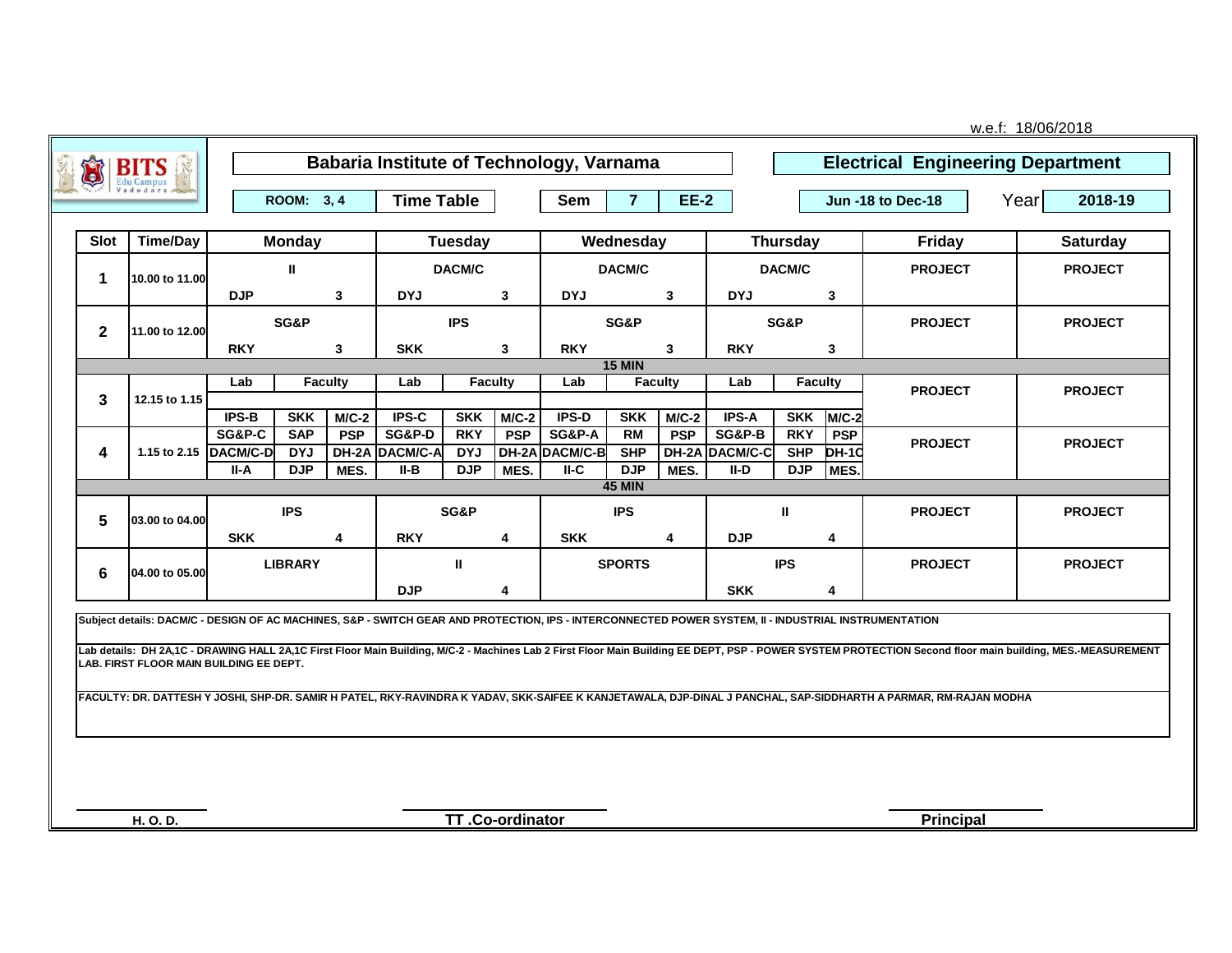w.e.f: 18/06/2018

|              |                                                                                                                                                                                                                                                                                                                                                        |                       |                       |                       |                                                 | Babaria Institute of Technology, Varnama |            |                    |                             |                 |                 |                        | <b>Electrical Engineering Department</b> |                   |                  |                 |                |            |                |  |
|--------------|--------------------------------------------------------------------------------------------------------------------------------------------------------------------------------------------------------------------------------------------------------------------------------------------------------------------------------------------------------|-----------------------|-----------------------|-----------------------|-------------------------------------------------|------------------------------------------|------------|--------------------|-----------------------------|-----------------|-----------------|------------------------|------------------------------------------|-------------------|------------------|-----------------|----------------|------------|----------------|--|
|              |                                                                                                                                                                                                                                                                                                                                                        |                       | ROOM:3, 4,11,16,26 39 |                       | <b>Time Table</b>                               |                                          |            | <b>Sem</b>         | $5\phantom{.0}$<br>$EE-1$   |                 |                 |                        |                                          | Jun -18 to Dec-18 |                  | Year<br>2018-19 |                |            |                |  |
| <b>Slot</b>  | Time/Day                                                                                                                                                                                                                                                                                                                                               |                       | <b>Monday</b>         |                       |                                                 | <b>Tuesday</b>                           |            | Wednesday          |                             | <b>Thursday</b> |                 | <b>Friday</b>          |                                          |                   | <b>Saturday</b>  |                 |                |            |                |  |
| 1            | 10.00 to 11.00                                                                                                                                                                                                                                                                                                                                         | PE-I                  |                       |                       |                                                 | M&MAI                                    |            |                    | <b>TUTORIAL (M&amp;MAI)</b> |                 |                 | <b>TUTORIAL(CSE)</b>   |                                          |                   | <b>EPS-I</b>     |                 |                | M&MAI      |                |  |
|              |                                                                                                                                                                                                                                                                                                                                                        | <b>FSP</b><br>39      |                       |                       | <b>MAC</b><br>39                                |                                          |            | <b>MAC</b>         |                             | 39              | <b>HAS</b>      |                        | 4                                        | <b>NP</b>         |                  | 4               | <b>MAC</b>     |            | $\mathbf{3}$   |  |
| $\mathbf{2}$ | 11.00 to 12.00                                                                                                                                                                                                                                                                                                                                         | <b>EED</b>            |                       |                       | <b>LIBRARY/SPORTS</b>                           |                                          |            |                    | EPS-I                       |                 |                 | $\mathbf{c}\mathbf{s}$ |                                          |                   | <b>M&amp;MAI</b> |                 |                | <b>CSE</b> |                |  |
|              |                                                                                                                                                                                                                                                                                                                                                        | <b>DL</b><br>39       |                       |                       |                                                 |                                          |            |                    | 39                          | <b>SJP</b>      |                 | 4                      | <b>MAC</b>                               |                   |                  | <b>HAS</b>      |                | 3          |                |  |
|              |                                                                                                                                                                                                                                                                                                                                                        |                       |                       |                       |                                                 |                                          |            |                    | <b>15 MIN</b>               |                 |                 |                        |                                          |                   |                  |                 |                |            |                |  |
| 3            | 12.15 to 1.15                                                                                                                                                                                                                                                                                                                                          | <b>CSE</b>            |                       |                       | PE-I                                            |                                          |            | <b>CSE</b>         |                             |                 |                 | <b>M&amp;MAI</b>       |                                          |                   | <b>CSE</b>       |                 |                | PE-I       |                |  |
|              | <b>HAS</b><br>3                                                                                                                                                                                                                                                                                                                                        |                       |                       | 3                     |                                                 |                                          | <b>HAS</b> |                    | $\mathbf{3}$                | <b>MAC</b>      | 4               |                        | <b>HAS</b>                               |                   | 4                | <b>FSP</b>      |                | 39         |                |  |
| 4            | 1.15 to 2.15                                                                                                                                                                                                                                                                                                                                           | EPS-I                 |                       |                       | <b>CS TUTORIAL</b><br>SJP & PNS<br>A & B 3 & 11 |                                          |            | <b>EED</b>         |                             |                 |                 | PE-I                   |                                          |                   | <b>EED</b>       |                 |                | EPS-I      |                |  |
|              |                                                                                                                                                                                                                                                                                                                                                        | <b>NP</b>             |                       | 3                     | <b>NG &amp; MMA</b>                             | C & D 16 & 26                            |            | <b>DL</b>          |                             | 3               | <b>FSP</b>      |                        | 4                                        | <b>DL</b>         |                  | 4               | <b>NP</b>      |            | 39             |  |
|              |                                                                                                                                                                                                                                                                                                                                                        |                       |                       |                       |                                                 |                                          |            |                    | <b>45 MIN</b>               |                 |                 |                        |                                          |                   |                  |                 |                |            |                |  |
|              | 03.00 to 04.00                                                                                                                                                                                                                                                                                                                                         | Lab<br><b>Faculty</b> |                       | Lab<br><b>Faculty</b> |                                                 | Lab<br><b>Faculty</b>                    |            | Lab                |                             | <b>Faculty</b>  | Lab             |                        | <b>Faculty</b>                           | Lab               |                  | <b>Faculty</b>  |                |            |                |  |
| 5            |                                                                                                                                                                                                                                                                                                                                                        | <b>M&amp;MAI-A</b>    | <b>MAC</b>            | S/W                   | M&MAI-B                                         | <b>MAC</b>                               | <b>S/W</b> | <b>M&amp;MAI-C</b> | <b>MAC</b>                  | S/W             | M&MAI-D         | <b>MAC</b>             | S/W                                      | PE-I-D            | <b>SP</b>        | <b>PE</b>       | CS-A           | <b>SJP</b> | <b>INT LAB</b> |  |
|              |                                                                                                                                                                                                                                                                                                                                                        | CSE-B                 | <b>NP</b>             | $CL-4$                | <b>CSE-A</b>                                    | <b>NP</b>                                | $CL-4$     | <b>CSE-D</b>       | <b>SC</b>                   | $CL-4$          | PE-I-A          | <b>SP</b>              | PE                                       | <b>CSE-C</b>      | <b>PS</b>        | $CL-4$          | EED-B          | <b>DL</b>  | DH-2A          |  |
| 6            | 04.00 to 05.00                                                                                                                                                                                                                                                                                                                                         | EED-C                 | <b>DL</b>             | DH-2A                 | EED-D                                           | <b>DL</b>                                | DH-1C      | $PE-I-B$           | <b>FSP</b>                  | PE              | CS-B            | <b>SJP</b>             | <b>INT LAB</b>                           | EED-A             | <b>DYJ</b>       | DH-2B           | PE-I-C         | <b>SP</b>  | <b>PE</b>      |  |
|              |                                                                                                                                                                                                                                                                                                                                                        | CS-D                  | <b>MMA</b>            | <b>INT LAB</b>        | CS-C                                            | <b>SJP</b>                               |            | INT LAB DE-IIA-A   | <b>RM</b>                   | $M/C-3$         | <b>DE-IIA-C</b> | <b>VBD</b>             | C&N                                      | <b>DE-IIA-B</b>   | <b>RKY</b>       |                 | M/C-3 DE-IIA-D | <b>VBD</b> | $MC-3$         |  |
|              | Subject details: PE-I - POWER ELECTRONICS - I, EPS-I - ELECTRICAL POWER SYSTEM - I, M&MAI - MICROPROCESSOR AND MICROCONTROLLER ARCHITECHTURE & INTERFACING, EED- ELEMENTS OF ELECTRICAL<br>DESIGN, CSE - CONTROL SYSTEM ENGINEERING, DE-IIA - DESIGN ENGINEERING - IIA, CS - CYBER SECURITY                                                            |                       |                       |                       |                                                 |                                          |            |                    |                             |                 |                 |                        |                                          |                   |                  |                 |                |            |                |  |
|              | Lab details: PE - POWER ELECTRONICS LAB FIRST FLOOR MAIN BUILDING EE DEPT, S/W - SOFTWARE LAB. FIRST FLOOR MAIN BUILDING EE DEPT., DH-2A,2B,1C - DRAWING HALL 2A,2B,1C FIRST FLOOR MAIN<br>BUILDING, M/C-3- MACHINE -3 LAB. FIRST FLOOR MAIN BUILDING EE DEPT., CL- 4- COMPUTER LAB SECOND FLOOR COMPUTER DEPARTMENT, INT LAB- SECOND FLOOR - CSE DEPT |                       |                       |                       |                                                 |                                          |            |                    |                             |                 |                 |                        |                                          |                   |                  |                 |                |            |                |  |
|              | FACULTY: HAS - DR. HELI A SHAH, DYJ-DR. DATTESH Y JOSHI, RKY-RAVINDRAKUMAR YADHAV, MAC - MILAN A CHAUDHARI, SP - SAGAR PATEL, DL-DHRUV LUHAR, SC- SHATISH CHAUHAN, FSP-FENIL S PATEL, NP-<br>NANDINI PILLAI, VBD-VIJAY B DESLE,PS-PUNIT SOMPURA, RM-RAJAN MODHA, SJP-SHRADHA PRAJAPATI, PNS-PARITA SHETH, NG-NEHA GUPTA, MMA- MADHAV AJWALIA.          |                       |                       |                       |                                                 |                                          |            |                    |                             |                 |                 |                        |                                          |                   |                  |                 |                |            |                |  |
|              |                                                                                                                                                                                                                                                                                                                                                        |                       |                       |                       |                                                 |                                          |            |                    |                             |                 |                 |                        |                                          |                   |                  |                 |                |            |                |  |
|              | H. O. D.                                                                                                                                                                                                                                                                                                                                               |                       |                       |                       |                                                 | TT.Co-ordinator                          |            |                    |                             |                 |                 |                        |                                          |                   | <b>Principal</b> |                 |                |            |                |  |

٦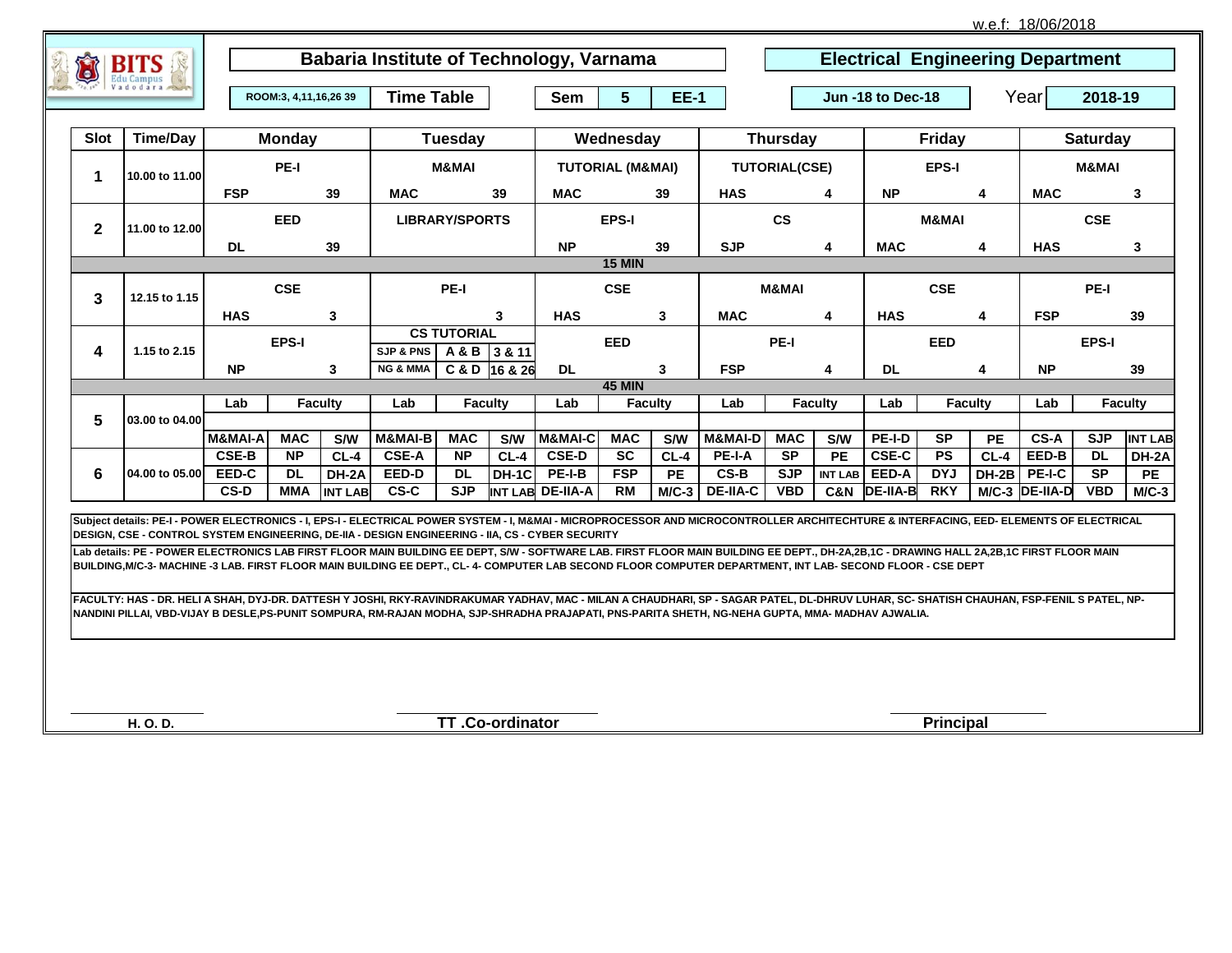|              |                                                                                                                                                                                                                                                                                                             |                       |                        |                  |                       |                |                 |                                                 |                             |                   |                            |                   |            |                           |                  |                | w.e.f: 18/06/2018                        |            |                |  |
|--------------|-------------------------------------------------------------------------------------------------------------------------------------------------------------------------------------------------------------------------------------------------------------------------------------------------------------|-----------------------|------------------------|------------------|-----------------------|----------------|-----------------|-------------------------------------------------|-----------------------------|-------------------|----------------------------|-------------------|------------|---------------------------|------------------|----------------|------------------------------------------|------------|----------------|--|
|              | BI                                                                                                                                                                                                                                                                                                          |                       |                        |                  |                       |                |                 | <b>Babaria Institute of Technology, Varnama</b> |                             |                   |                            |                   |            |                           |                  |                | <b>Electrical Engineering Department</b> |            |                |  |
|              |                                                                                                                                                                                                                                                                                                             |                       | ROOM: 3, 10, 16, 18 39 |                  | <b>Time Table</b>     |                |                 | <b>Sem</b>                                      | 5 <sup>5</sup>              | <b>EE-2</b>       |                            | Jun -18 to Dec-18 |            |                           |                  |                | Yearl                                    | 2018-19    |                |  |
| <b>Slot</b>  | <b>Time/Day</b>                                                                                                                                                                                                                                                                                             |                       | <b>Monday</b>          |                  |                       | <b>Tuesday</b> |                 |                                                 | Wednesday                   |                   |                            | <b>Thursday</b>   |            |                           | <b>Friday</b>    |                | <b>Saturday</b>                          |            |                |  |
|              |                                                                                                                                                                                                                                                                                                             | Lab                   |                        | <b>Faculty</b>   | Lab<br><b>Faculty</b> |                |                 | Lab                                             |                             | <b>Faculty</b>    | Lab                        | <b>Faculty</b>    |            | Lab                       |                  | <b>Faculty</b> | Lab                                      |            | <b>Faculty</b> |  |
| 1            | 10.00 to 11.00                                                                                                                                                                                                                                                                                              | CS-A                  | <b>SJP</b>             |                  | INT LAB M&MAI-A       | <b>BJP</b>     | S/W             | CS-B                                            | <b>JKP</b>                  |                   | INT LAB M&MAI-C            | <b>BJP</b>        | <b>S/W</b> | PE-I-D                    | <b>FSP</b>       | PE             | M&MAI-D                                  | <b>BJP</b> | S/W            |  |
|              |                                                                                                                                                                                                                                                                                                             | <b>DE-IIA-C</b>       | $\overline{NP}$        | MES.             | $CSE-B$               | <b>NP</b>      | $CL-4$          | CSE-A                                           | <b>HAS</b>                  | <b>S/W</b>        | <b>CSE-D</b>               | $\overline{NP}$   | $CL-4$     | $CSE-C$                   | <b>HAS</b>       | <b>S/W</b>     | PE-I-A                                   | <b>FSP</b> | <b>PE</b>      |  |
| $\mathbf{2}$ | 11.00 to 12.00 M&MAI-B                                                                                                                                                                                                                                                                                      |                       | <b>BJP</b>             | S/W              | PE-I-C                | <b>FSP</b>     | <b>PE</b>       | <b>DE-IIA-D</b>                                 | $\overline{sc}$             | ΜI                | PE-I-B                     | <b>FSP</b>        | <b>PE</b>  | EED-A                     | <b>DJP</b>       | DH-2A          | EED-B                                    | <b>VBD</b> | DH-2B          |  |
|              |                                                                                                                                                                                                                                                                                                             | EED-D                 | <b>VBD</b>             | DH-2A            | $CS-D$                | <b>MMA</b>     | <b>INT LAB</b>  | EED-C                                           | <b>VBD</b><br><b>15 MIN</b> | DH-2A             | <b>DE-IIA-A</b>            | <b>SAP</b>        | MI         | <b>DE-IIA-B</b>           | SHP              | $M/C-2$        | $CS-C$                                   | SJP        | <b>INT LAB</b> |  |
|              |                                                                                                                                                                                                                                                                                                             |                       | <b>EED</b>             |                  |                       | <b>CSE</b>     |                 |                                                 | PE-I                        |                   |                            | EPS-I             |            |                           | $\mathsf{cs}$    |                |                                          | M&MAI      |                |  |
| 3            | 12.15 to 1.15                                                                                                                                                                                                                                                                                               | <b>VBD</b><br>39      |                        | <b>HAS</b><br>39 |                       | <b>FSP</b>     | 39              |                                                 | <b>NP</b>                   | 39                |                            | <b>SJP</b>        |            | 3                         | <b>BJP</b>       |                | 3                                        |            |                |  |
|              |                                                                                                                                                                                                                                                                                                             | <b>M&amp;MAI</b>      |                        |                  | <b>M&amp;MAI</b>      |                |                 | <b>EPS-I</b>                                    |                             |                   |                            | <b>CSE</b>        |            |                           | EPS-I            |                |                                          | <b>CSE</b> |                |  |
| 4            | 1.15 to 2.15                                                                                                                                                                                                                                                                                                | <b>BJP</b>            |                        | 39               | <b>BJP</b><br>39      |                |                 |                                                 | <b>NP</b><br>39             |                   |                            | 39                |            | <b>NP</b><br>$\mathbf{3}$ |                  | <b>HAS</b>     |                                          |            |                |  |
|              |                                                                                                                                                                                                                                                                                                             |                       |                        |                  |                       |                |                 |                                                 | <b>45 MIN</b>               |                   | <b>HAS</b>                 |                   |            |                           |                  |                |                                          |            | 3              |  |
|              |                                                                                                                                                                                                                                                                                                             | <b>TUTORIAL (CSE)</b> |                        |                  | <b>EED</b>            |                |                 |                                                 | <b>CS TUTORIAL</b>          |                   | <b>TUTORIAL(M&amp;MAI)</b> |                   |            |                           | <b>M&amp;MAI</b> |                |                                          | PE-I       |                |  |
| 5            | 03.00 to 04.00                                                                                                                                                                                                                                                                                              | <b>HAS</b>            |                        | 3                | <b>VBD</b>            |                | $\mathbf{3}$    | <b>SJP &amp; PNS</b><br><b>NG &amp; MMA</b>     | <b>A&amp;B</b><br>C&D       | 3 & 10<br>16 & 18 | <b>BJP</b>                 |                   | 3          | <b>BJP</b>                |                  | 3              | <b>FSP</b>                               |            | 3              |  |
|              |                                                                                                                                                                                                                                                                                                             |                       |                        |                  |                       |                |                 |                                                 |                             |                   |                            |                   |            |                           |                  |                |                                          |            |                |  |
| 6            | 04.00 to 05.00                                                                                                                                                                                                                                                                                              |                       | PE-I                   |                  |                       | PE-I           |                 |                                                 | <b>CSE</b>                  |                   | <b>LIBRARY/SPORTS</b>      |                   |            |                           | <b>EED</b>       |                |                                          | EPS-I      |                |  |
|              |                                                                                                                                                                                                                                                                                                             | <b>FSP</b>            |                        | $\mathbf{3}$     | <b>FSP</b>            |                | $\mathbf{3}$    | <b>HAS</b>                                      |                             | 3                 |                            |                   |            | <b>VBD</b>                |                  | 3              | <b>NP</b>                                |            | 3              |  |
|              | Subject details: PE-I - POWER ELECTRONICS - I. EPS-I - ELECTRICAL POWER SYSTEM - I. M&MAI - MICROPROCESSOR AND MICROCONTROLLER ARCHITECHTURE & INTERFACING. EED- ELEMENTS OF ELECTRICAL<br>DESIGN, CSE - CONTROL SYSTEM ENGINEERING, DE-IIA - DESIGN ENGINEERING - IIA, CS - CYBER SECURITY                 |                       |                        |                  |                       |                |                 |                                                 |                             |                   |                            |                   |            |                           |                  |                |                                          |            |                |  |
|              | Lab details: PE - POWER ELECTRONICS LAB FIRST FLOOR MAIN BUILDING EE DEPT, MI - MICROCONTROLLER LAB FIRST FLOOR MAIN BUILDING EE DEPT., S/W - SOFTWARE LAB. FIRST FLOOR MAIN BUILDING EE                                                                                                                    |                       |                        |                  |                       |                |                 |                                                 |                             |                   |                            |                   |            |                           |                  |                |                                          |            |                |  |
|              | DEPT, DH 2A - DRAWING HALL 2A FIRST FLOOR MAIN BUILDING, DH 2B - DRAWING HALL 2B FIRST FLOOR MAIN BUILDING, M/C-2 - MACHINE LAB-2 FIRST FLOOR MAIN BUILDING EE DEPT, CL-4 - COMPUTER BUILDING<br>SECOND FLOOR, INT LAB-SECOND FLOOR - CSE DEPT                                                              |                       |                        |                  |                       |                |                 |                                                 |                             |                   |                            |                   |            |                           |                  |                |                                          |            |                |  |
|              | FACULTY: HAS - DR. HELI A SHAH, SHP-DR. SAMIR H PATEL, DJP-DINAL J PANCHAL, SC- SHATISH CHAUHAN, FSP-FENIL S PATEL, NP-NANDINI PILLAI, VBD-VIJAY B DESLE, BJP-BRIJAL J PARMAR, SAP-SIDDHARTH A<br>PARMAR, SJP-SHRADHA PRAJAPATI, PNS-PARITA SHETH, NG-NEHA GUPTA, MMA- MADHAV AJWALIA, JKP- JEKISHAN PARMAR |                       |                        |                  |                       |                |                 |                                                 |                             |                   |                            |                   |            |                           |                  |                |                                          |            |                |  |
|              |                                                                                                                                                                                                                                                                                                             |                       |                        |                  |                       |                |                 |                                                 |                             |                   |                            |                   |            |                           |                  |                |                                          |            |                |  |
|              |                                                                                                                                                                                                                                                                                                             |                       |                        |                  |                       |                |                 |                                                 |                             |                   |                            |                   |            |                           |                  |                |                                          |            |                |  |
|              |                                                                                                                                                                                                                                                                                                             |                       |                        |                  |                       |                |                 |                                                 |                             |                   |                            |                   |            |                           |                  |                |                                          |            |                |  |
|              |                                                                                                                                                                                                                                                                                                             |                       |                        |                  |                       |                |                 |                                                 |                             |                   |                            |                   |            |                           |                  |                |                                          |            |                |  |
|              | H. O. D.                                                                                                                                                                                                                                                                                                    |                       |                        |                  |                       |                | TT.Co-ordinator |                                                 |                             |                   |                            |                   |            |                           | <b>Principal</b> |                |                                          |            |                |  |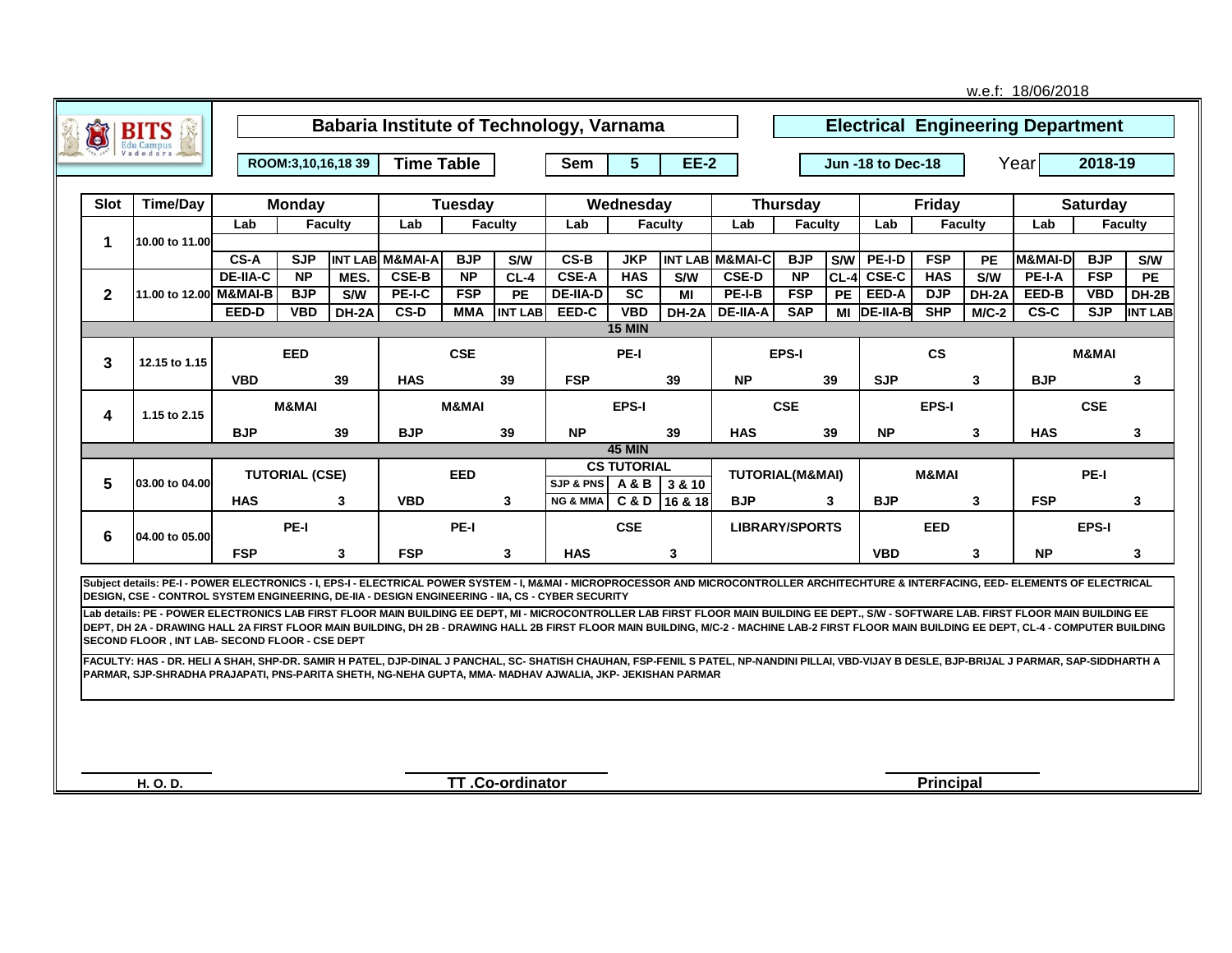|                 |                                                                                                                                                                                                                                                                                                                                                                                                                                                                                                                                                                                                                                                                                                              |                                   |                          |                           |                                          |                          |                 |                      |                         |                      |                               |                                       |                 |                                          |                           |                       | w.e.f: 18/06/2018               |                         |                |
|-----------------|--------------------------------------------------------------------------------------------------------------------------------------------------------------------------------------------------------------------------------------------------------------------------------------------------------------------------------------------------------------------------------------------------------------------------------------------------------------------------------------------------------------------------------------------------------------------------------------------------------------------------------------------------------------------------------------------------------------|-----------------------------------|--------------------------|---------------------------|------------------------------------------|--------------------------|-----------------|----------------------|-------------------------|----------------------|-------------------------------|---------------------------------------|-----------------|------------------------------------------|---------------------------|-----------------------|---------------------------------|-------------------------|----------------|
| $\bullet$       | <b>BITS</b><br><b>Edu Campus</b>                                                                                                                                                                                                                                                                                                                                                                                                                                                                                                                                                                                                                                                                             |                                   |                          |                           | Babaria Institute of Technology, Varnama |                          |                 |                      |                         |                      |                               |                                       |                 | <b>Electrical Engineering Department</b> |                           |                       |                                 |                         |                |
|                 |                                                                                                                                                                                                                                                                                                                                                                                                                                                                                                                                                                                                                                                                                                              |                                   | ROOM: 39, 40             |                           | <b>Time Table</b>                        |                          |                 | <b>Sem</b>           | 3 <sup>5</sup>          | <b>EE-1</b>          |                               |                                       |                 | <b>Jun -18 to Dec-18</b>                 |                           |                       | Year<br>2018-19                 |                         |                |
| <b>Slot</b>     | <b>Time/Day</b>                                                                                                                                                                                                                                                                                                                                                                                                                                                                                                                                                                                                                                                                                              |                                   | <b>Monday</b>            |                           |                                          | Tuesday                  |                 |                      | Wednesday               |                      |                               | <b>Thursday</b>                       |                 |                                          | Friday                    |                       | <b>Saturday</b>                 |                         |                |
| 1               | 10.00 to 11.00                                                                                                                                                                                                                                                                                                                                                                                                                                                                                                                                                                                                                                                                                               |                                   | <b>DCMT</b>              |                           | <b>AEM</b>                               |                          |                 |                      | <b>DCMT</b>             |                      |                               | EM&MI                                 |                 |                                          | <b>DCMT</b>               |                       |                                 | <b>AE</b>               |                |
|                 |                                                                                                                                                                                                                                                                                                                                                                                                                                                                                                                                                                                                                                                                                                              | <b>SAP</b><br>40                  |                          |                           | KS                                       |                          | 40              | <b>SAP</b>           |                         | 40                   | <b>SC</b>                     |                                       | 39              | <b>SAP</b>                               |                           | 39                    | <b>AKS</b>                      |                         | 39             |
| $\mathbf{2}$    | 11.00 to 12.00                                                                                                                                                                                                                                                                                                                                                                                                                                                                                                                                                                                                                                                                                               | EM&MI                             |                          |                           |                                          | <b>DCMT</b>              |                 |                      | C&N                     |                      |                               | <b>LIBRARY</b>                        |                 |                                          | <b>AEM</b>                |                       |                                 | <b>C&amp;N</b>          |                |
| <b>SC</b><br>40 |                                                                                                                                                                                                                                                                                                                                                                                                                                                                                                                                                                                                                                                                                                              |                                   |                          | <b>SAP</b>                |                                          | 40                       | <b>PM</b>       |                      | 40                      |                      |                               |                                       | <b>KS</b>       |                                          | 39                        | <b>PM</b>             |                                 | 39                      |                |
|                 |                                                                                                                                                                                                                                                                                                                                                                                                                                                                                                                                                                                                                                                                                                              |                                   |                          |                           |                                          |                          |                 |                      | <b>45 MIN</b>           |                      |                               |                                       |                 |                                          |                           |                       |                                 |                         |                |
| 3               | 12.45 to 1.45                                                                                                                                                                                                                                                                                                                                                                                                                                                                                                                                                                                                                                                                                                | C&N                               |                          |                           |                                          | EM&MI                    |                 |                      | <b>AEM</b>              |                      |                               | AE                                    |                 |                                          | <b>TUTORIAL (C&amp;N)</b> |                       |                                 | <b>AEM</b>              |                |
|                 |                                                                                                                                                                                                                                                                                                                                                                                                                                                                                                                                                                                                                                                                                                              | PM                                |                          | 40                        | <b>SC</b>                                |                          | 40              | KS                   |                         | 40                   | <b>AKS</b>                    |                                       | 40              | PM                                       |                           | 39                    | KS                              |                         | 40             |
| 4               | 1.45 to 2.45                                                                                                                                                                                                                                                                                                                                                                                                                                                                                                                                                                                                                                                                                                 | <b>EEM</b>                        |                          |                           |                                          | <b>EEM</b>               |                 |                      | <b>EEM</b>              |                      | <b>C&amp;N</b>                |                                       | <b>AE</b>       |                                          | <b>SPORTS</b>             |                       |                                 |                         |                |
|                 |                                                                                                                                                                                                                                                                                                                                                                                                                                                                                                                                                                                                                                                                                                              | <b>US</b>                         |                          | 40                        | <b>US</b>                                |                          | 40              | <b>US</b>            |                         | 40                   | <b>PM</b>                     |                                       | 40              | <b>AKS</b>                               |                           | 39                    |                                 |                         |                |
|                 |                                                                                                                                                                                                                                                                                                                                                                                                                                                                                                                                                                                                                                                                                                              | Lab                               |                          | <b>Faculty</b>            | Lab                                      |                          | Faculty         | Lab                  | <b>15 MIN</b>           | <b>Faculty</b>       | Lab                           | <b>Faculty</b>                        |                 | Lab                                      |                           | <b>Faculty</b>        | Lab                             |                         | <b>Faculty</b> |
| 5               | 3.00 to 4.00                                                                                                                                                                                                                                                                                                                                                                                                                                                                                                                                                                                                                                                                                                 |                                   |                          |                           |                                          |                          |                 |                      |                         |                      |                               |                                       |                 |                                          |                           |                       |                                 |                         |                |
|                 |                                                                                                                                                                                                                                                                                                                                                                                                                                                                                                                                                                                                                                                                                                              | EM&MI-A                           | <b>SC</b>                | MI                        | AEM-A                                    | ΚS                       | TT <sub>3</sub> | DCMT-C               | <b>SAP</b>              | $M/C-1$              | <b>AEM-B</b>                  | KS                                    | TT <sub>1</sub> | <b>EM&amp;MI-D</b>                       | <b>SC</b>                 | MES.                  | AE-D                            | <b>AKS</b>              | МI             |
|                 |                                                                                                                                                                                                                                                                                                                                                                                                                                                                                                                                                                                                                                                                                                              | AE-B                              | <b>AKS</b>               | <b>PE</b>                 | EM&MI-B                                  | $\overline{\mathsf{sc}}$ | MI              | <b>C&amp;N-A</b>     | <b>SP</b>               | C&N                  | <b>DCMT-A</b>                 | <b>SAP</b>                            | $M/C-1$         | <b>C&amp;N-B</b>                         | <b>BLP</b>                | C&N                   | <b>DE-IA-C</b>                  | <b>DJP</b>              | C&N            |
| 6               | 4.00 to 5.00                                                                                                                                                                                                                                                                                                                                                                                                                                                                                                                                                                                                                                                                                                 | <b>C&amp;N-C</b><br><b>DCMT-D</b> | <b>VBD</b><br><b>SAP</b> | <b>C&amp;N</b><br>$M/C-1$ | AE-C<br><b>C&amp;N-D</b>                 | <b>AKS</b><br><b>BLP</b> | PE              | AEM-D<br>C&N DE-IA-B | <b>KS</b><br><b>DJP</b> | F <sub>1</sub><br>MI | DE-IA-D<br><b>EM&amp;MI-C</b> | <b>PS</b><br>$\overline{\mathsf{sc}}$ | МI<br>MES.      | AEM-C<br>AE-A                            | KS<br><b>AKS</b>          | TT <sub>3</sub><br>МI | <b>DE-IA-A</b><br><b>DCMT-B</b> | <b>SC</b><br><b>SAP</b> | EEE<br>$M/C-1$ |
|                 |                                                                                                                                                                                                                                                                                                                                                                                                                                                                                                                                                                                                                                                                                                              |                                   |                          |                           |                                          |                          |                 |                      |                         |                      |                               |                                       |                 |                                          |                           |                       |                                 |                         |                |
|                 | Subject details: AEM - ADVANCED ENGINEERING MATHEMATICS, EEM - ENGINEERING ECONOMICS AND MANAGEMENT, AE - ANALOG ELECTRONICS, C&N - CIRCUIT AND NETWORK, DCMT - DC MACHINE AND<br>TRANSFORMER, EM&MI - ELECTRICAL MEASUREMENT AND MEASURING INSTRUMENTS, DE -IA - DESIGN ENGINEERING -IA<br>Lab details: PE - POWER ELECTRONICS LAB FIRST FLOOR MAIN BUILDING EE DEPT, MI - MICROCONTROLLER LAB FIRST FLOOR MAIN BUILDING EE DEPT., C&N - CIRCUIT AND NETWORK SECOND FLOOR MAIN<br>BUILDING, M/C-1 - MACHINE LAB-1 FIRST FLOOR MAIN BUILDING EE DEPT, MES. - MEASUREMENT LAB FIRST FLOOR MAIN BUILDING EE DEPT,TT1/TT2/TT3: GROUND FLOOR, CIVIL BUILDING, F1-1ST FLOOR, CSE<br>DEPARTMENT, PHARMACY BUILDING |                                   |                          |                           |                                          |                          |                 |                      |                         |                      |                               |                                       |                 |                                          |                           |                       |                                 |                         |                |
|                 | FACULTY: PM-DR. PRITESH MANKAD, BLP-BHUMIKA L PAMBHAR, SC-SATISH CHAUHAN, PS-PUNIT SOMPURA, DJP-DINAL J PANCHAL, SP-SAGAR PATEL, AKS-AMITKUMAR SINGH, VBD-VIJAY B DESLE, SAP-<br>SIDDHARTH A PARMAR, KS-Ms. Khushbu Shah, US-Mr. Umesh Singh                                                                                                                                                                                                                                                                                                                                                                                                                                                                 |                                   |                          |                           |                                          |                          |                 |                      |                         |                      |                               |                                       |                 |                                          |                           |                       |                                 |                         |                |
|                 |                                                                                                                                                                                                                                                                                                                                                                                                                                                                                                                                                                                                                                                                                                              |                                   |                          |                           |                                          |                          |                 |                      |                         |                      |                               |                                       |                 |                                          |                           |                       |                                 |                         |                |
|                 | H. O. D.                                                                                                                                                                                                                                                                                                                                                                                                                                                                                                                                                                                                                                                                                                     |                                   |                          |                           |                                          | TT.Co-ordinator          |                 |                      |                         |                      |                               |                                       |                 |                                          | <b>Principal</b>          |                       |                                 |                         |                |